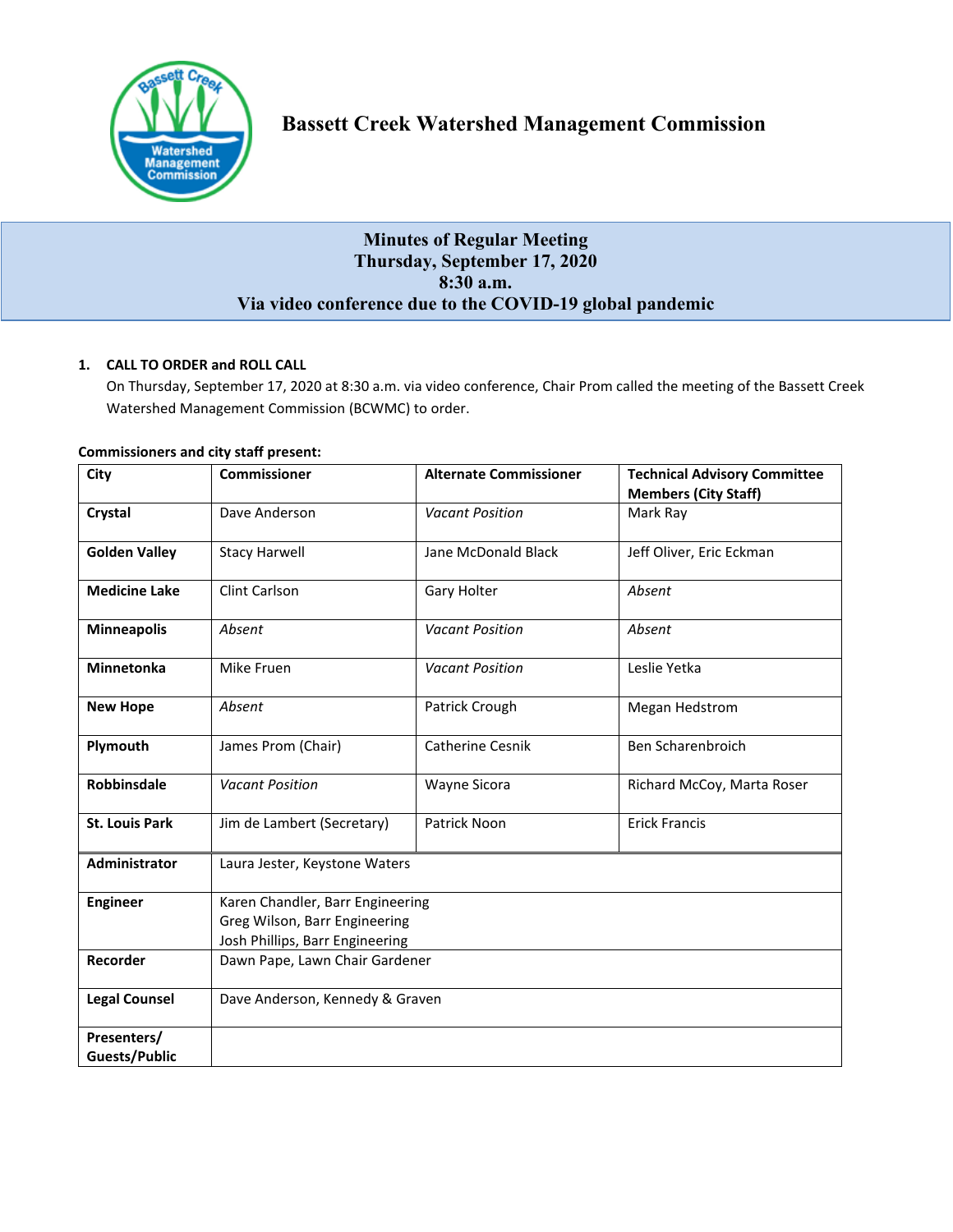#### **2. PUBLIC FORUM ON NON-AGENDA ITEMS**

No members of the public were present.

#### **3. APPROVAL OF AGENDA**

[Commissioner de Lambert's connection to the meeting dropped.]

**MOTION:** Alternate Commissioner Harwell moved to approve the agenda. Commissioner de Lambert seconded the motion. Upon a rollcall vote, the motion carried 7-0 with the Cities of Minneapolis, Robbinsdale, and St. Louis Park absent.

[Commissioner Carlson and Alternate Commissioner Sicora join the meeting.]

#### **4. CONSENT AGENDA**

The following items were approved as part of the consent agenda: August commission meeting minutes, September financial report, payment of invoices, approval to direct commission staff to finalize bid package and advertise for bids for Sweeney Lake alum treatment.

| \$650,049.57     |  |
|------------------|--|
| \$650,049.57     |  |
| \$4,015,388.47   |  |
| \$(4,496,790.65) |  |
| \$1,587,439.52   |  |
| \$2,288.14       |  |
| \$4,953.76       |  |
| \$1,594,681.42   |  |
|                  |  |

The general and construction account balances reported in the September 2020 Financial Report are as follows:

**MOTION:** Alternate Commissioner Crough moved to approve the consent agenda. Commissioner Fruen seconded the motion. Upon a rollcall vote, the motion carried 7-0, with the Cities of Minneapolis and St. Louis Park absent from the vote.

[Commissioner de Lambert rejoined the meeting.]

## **5. PUBLIC HEARING**

## **A. Receive Comments on Proposed 2021 CIP Projects**

- i. Mt. Olivet Stream Restoration Project (ML-20)
- ii. Parkers Lake Drainage Improvement Project (PL-7)
- iii. Cost Share Purchase of High Efficiency Street Sweeper (ML-23)
- iv. Dredging Accumulated Sediment in Main Stem Bassett Creek, Theodore Wirth Regional Park Project (BC-7)

The public hearing was opened at 8:40 a.m. No members of the public were present. Administrator Jester reported the public hearing was noticed according to requirements in two newspapers with information on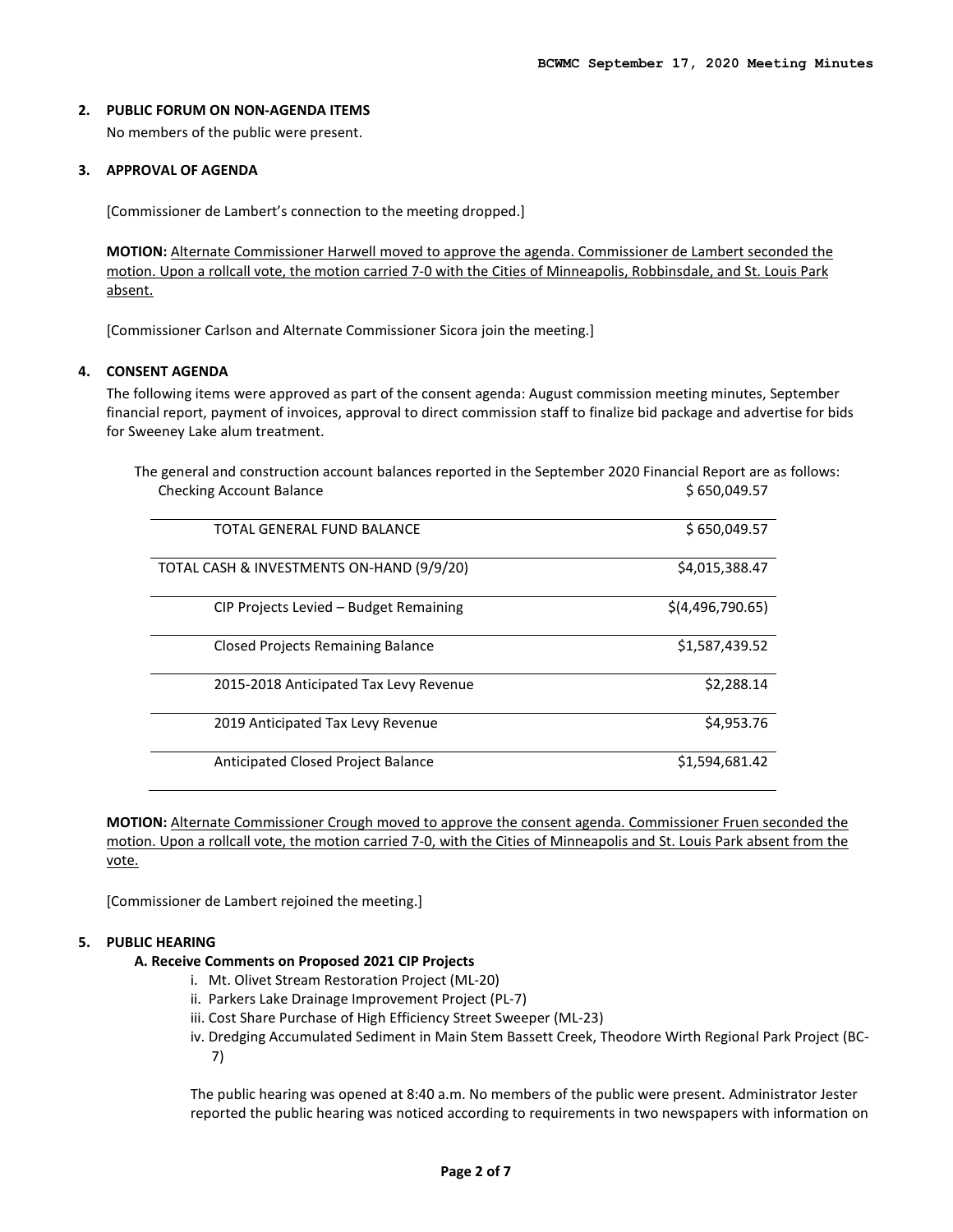how to attend the meeting; and no one had contacted her with comments or concerns regarding the issues. The public hearing was closed at 8:43 a.m.

#### **6. BUSINESS**

- **A. Consider Approval of Resolution 20-06 Ordering 2021 Improvements** 
	- i. Ordering 2021 Improvements
	- ii. Making Findings Pursuant to Minnesota Statutes Section 103B.251
	- iii. Certifying Costs to Hennepin County
	- iv. Approving Agreement with City of Plymouth for Construction of Mt. Olivet Stream Restoration Project (ML-20)
	- v. Approving Agreement with City of Plymouth for Construction of Parkers Lake Drainage Improvement Project (PL-7)
	- vi. Approving Agreement with City of Plymouth for Implementation of Cost Share Purchase of High Efficiency Street Sweeper (ML-23)

Administrator Jester noted that since there were no comments from the public, staff recommends approving the resolution containing the six items listed above including designating members responsible for construction, making findings pursuant to MN Statutes 103B.251, certifying the costs of the 2021 projects to Hennepin County, and approving agreements with the City of Plymouth for implementation of the three projects in their city.

There was a discussion about the street sweeper equipment purchase policy, maintenance, and equipment operation. Administrator Jester reviewed the equipment purchase policy approved by the Commission earlier in the year. Alternate Commissioner Crough wondered who operated and maintained the equipment. Plymouth TAC member Ben Scharenbroich answered that the city would operate and maintain the equipment. Commissioner Carlson asked whether the city of Plymouth would allow other cities, such as Medicine Lake, to use the street sweeper. Ben Scharenbroich stated that although that wasn't the intention, if both cities had cooperative agreements, it might be possible. Crystal TAC member Mark Ray stated that Plymouth is very committed to sweeping all year which may make it difficult to share equipment. Mr. Scharenbroich echoed Mr. Ray's points and stated that Plymouth intends to sweep early in the spring and even in the winter to capture excess salt. He explained that they will be collecting data and compiling it into an annual report that will break data into sub-watersheds.

There was discussion about priority sweeping areas and the sweeping zone map was reviewed. Mr. Scharenbroich noted that priority areas included those with direct drainage to a waterbody that doesn't already have treatment. It was also noted that since Plymouth is furthest upstream in the watershed, sweeping here would benefit the whole watershed. Commissioner Carlson noted his intent to encourage the Medicine Lake city council to consider a cooperative agreement with Plymouth on sweeper use.

**MOTION:** Commissioner Carlson moved to approve Resolution 20-06 Ordering 2021 Improvements. Alternate Commissioner Sicora seconded the motion. Upon a rollcall vote, the motion carried 7-0, with the Cities of Minneapolis and St. Louis Park absent from the vote. [Although present, Commissioner de Lambert's audio was not working in order to vote.]

#### **B. Review Final Report for Winnetka Pond Dredging Project**

Mark Ray, Crystal TAC member, reviewed the final report and project outcomes and noted that construction of the Winnetka Pond Dredging Project is complete. He reported that before the dredging, the ducks were "walking on water" because there was so much sediment built up and the pond was very shallow; now there is an average 6-foot depth. He reported that contaminated sediment was found during dredging which added about \$100,000 to the project's cost.

Mr. Ray reported that the native buffer around the pond is still being established and that there is a maintenance agreement with the owner of the apartment complex adjacent to the pond to share in ongoing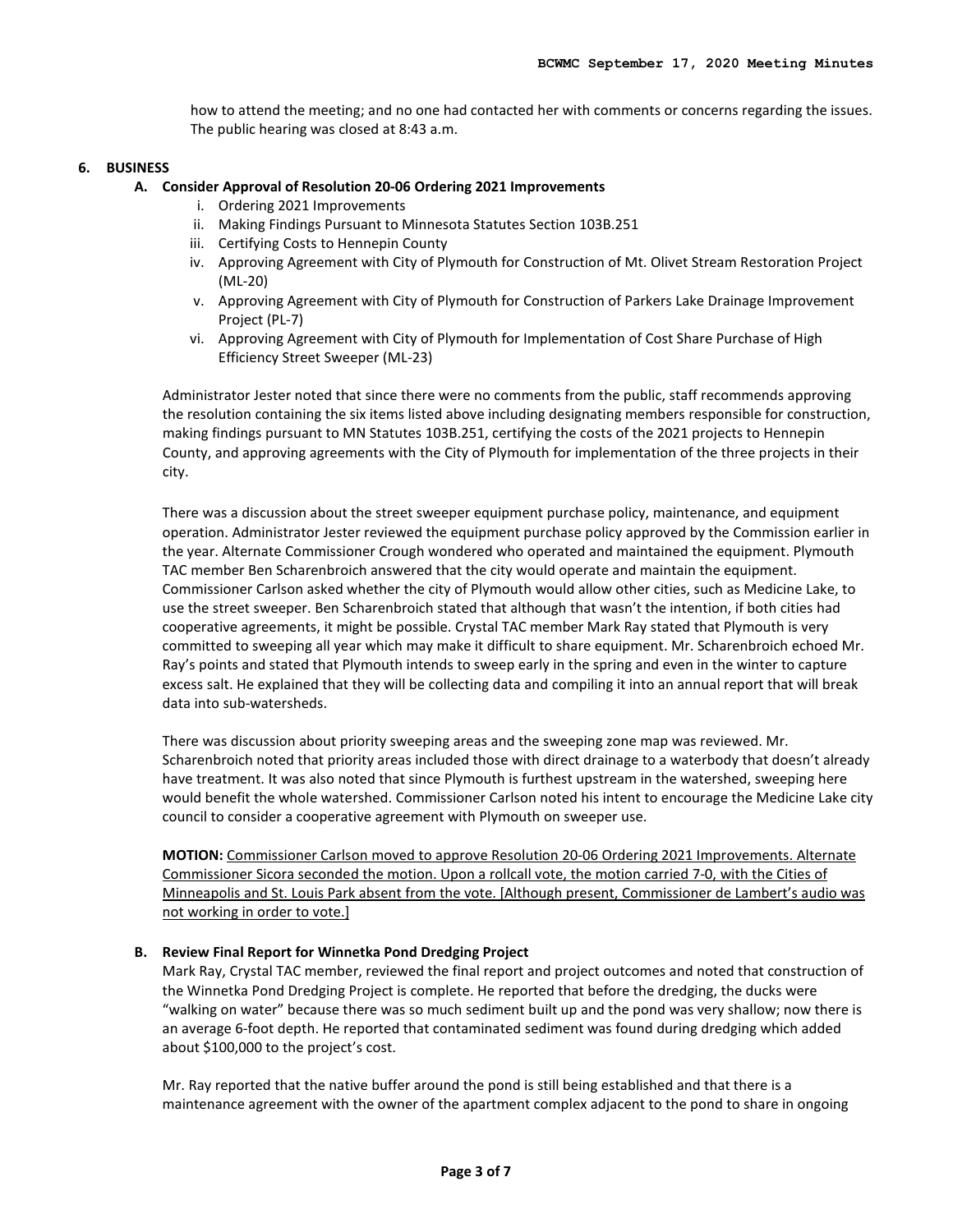vegetation maintenance costs. He also noted an animal control officer is collecting goose eggs to keep the population down and that the buffer itself will serve as a goose deterrent.

Alternate Commissioner Cesnik asked what kind of contaminants were found in the sediment. Commission Engineer Chandler said Diesel Range Organics (DRO) were found and noted that there was a plume near the pond outlet that looked like it was old fill material dumped on the bank that migrated into the pond over time. Commissioner Harwell noted that it is good that contaminants were found and removed. Engineer Chandler said it was good to work with a contractor who worked diligently to find the edge of the contaminants, so not all of the sediment had to be disposed of as hazardous waste.

Alternate Commissioner Crough thanked the City of Crystal for implementing the project.

Administrator Jester noted that establishment of the buffer will continue through 2023. An addendum to the report will be added after buffer restoration is complete.

**MOTION:** Commissioner Anderson moved to approve the final report. Alternate Commissioner Crough seconded the motion. Upon a rollcall vote, the motion carried 8-0, with the City of Minneapolis absent from the vote.

#### **C. Consider Approval of Reimbursement Request for Winnetka Pond Dredging Project**

Administrator Jester noted that the majority of the funding for construction was paid through previous reimbursements to the city and that she recommends approval of this request. There was no discussion.

**MOTION:** Commissioner Anderson moved to approve the Reimbursement Request for Winnetka Pond Dredging Project. Commissioner Carlson seconded the motion. Upon a rollcall vote, the motion carried 8-0, with the City of Minneapolis absent from the vote.

#### **D. Review Impacts of Old vs. New Linear Project Requirements**

Commission Engineer Chandler reviewed this item. She noted that at the May 18, 2017 meeting, the Commission approved revisions to the BCWMC's Requirements document that revised the BCWMC's water quality performance standards for linear projects. The Commission has requested periodic analysis comparing the revised (new) linear project standards with the previous (old) standards on linear projects reviewed by the BCWMC. Engineer Chandler presented the findings.

The previous (2015) standards required MIDS treatment for linear projects when the project would result in 1 acre of new/fully reconstructed impervious: capture and retain the larger of 1.1 inches off the net increase in impervious – or – 0.55 inches off the new/fully reconstructed impervious (acre-feet). Follow flexible treatment options if volume reduction BMPs are not feasible or not allowed.

The revised/current (2017) standards require treatment for linear projects when the project will result in 1 acre of net **new** impervious: capture & retain 1.1 inches off the net new impervious area (acre-feet). Follow flexible treatment options if volume reduction BMPs are not feasible or not allowed.

Commission Engineer Chandler reviewed a table that included the first analysis presented to the Commission in September 2018 with the addition of the analysis of several more recent projects. She compared the old requirements with the current requirements for the 25 linear projects that triggered BCWMC review since May 2017. Only 1 of the 25 linear projects reviewed by the BCWMC triggered water quality treatment per the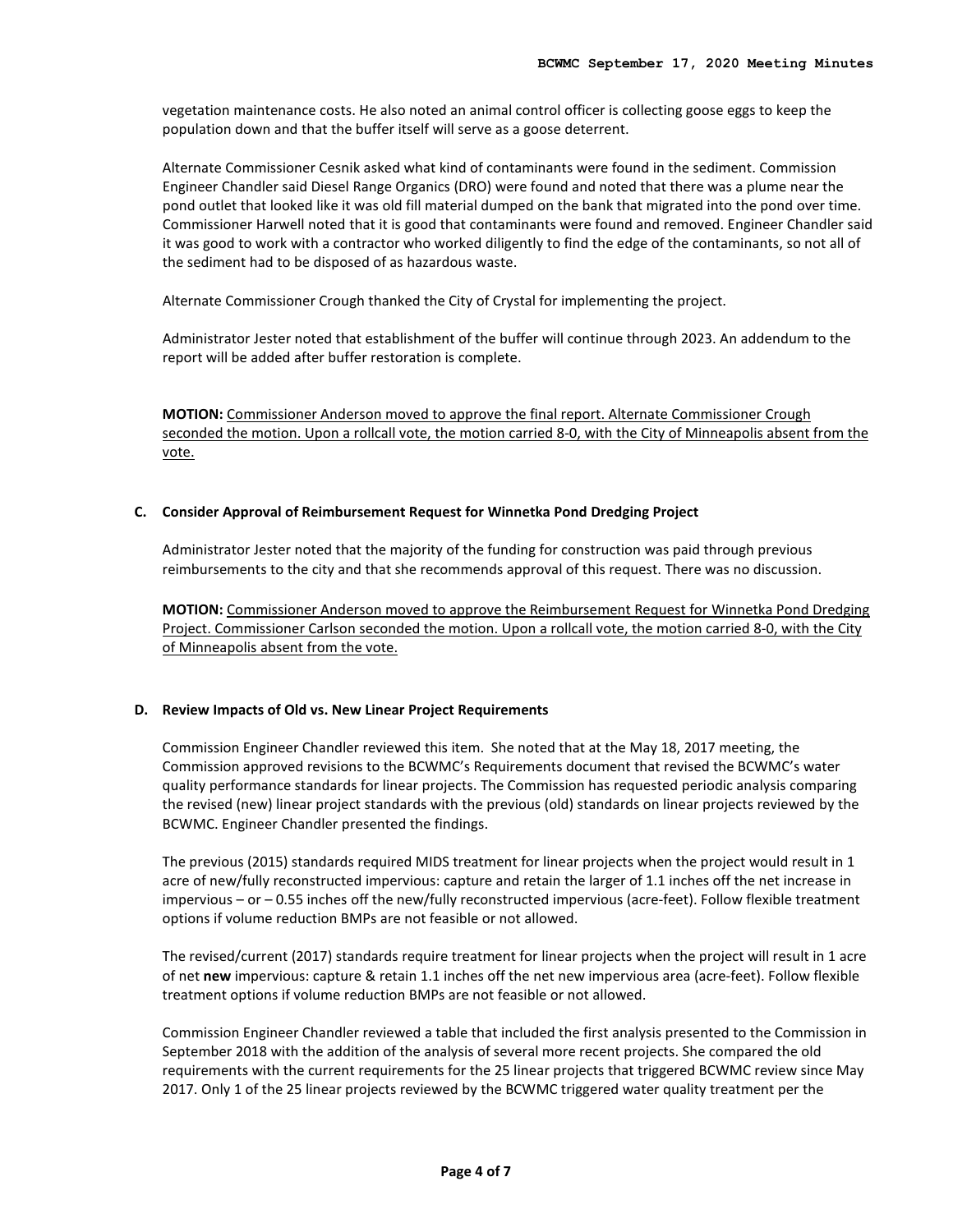current requirements. In contrast, 19 of the 25 projects would have triggered water quality treatment using the old requirements.

For the 19 projects that would have triggered water quality treatment under the previous requirements, it is noteworthy to consider that many projects in the Bassett Creek watershed are unable to meet volume reduction requirements due to poor (low infiltrating) soils. It is not known if the project proposers could have provided that treatment volume.

Since the May 2017 Commission meeting, the 25 linear projects requiring BCWMC review have created nearly 91 acres of new/fully reconstructed impervious surfaces resulting in an estimated total phosphorus (TP) loading of 162.0 pounds per year. The previous requirements would have required 60-100% TP removal—or an estimated 97.2 - 162.0 pounds of TP per year.

However, of the 91 acres of new/fully reconstructed impervious surfaces, only approximately 6% (5.39 acres) was *new* impervious surface. Therefore, the projects requiring BCWMC review created an additional TP loading of 9.6 pounds per year compared to pre-project conditions.

The extent of the reduced water quality treatment for projects was evaluated by comparing the estimated TP loading from the projects to the total TP loading for the entire watershed. It is estimated that the linear projects since May 2017 are contributing up to 3.0% - 5.1% additional TP loading to Bassett Creek more than if the previous requirements were still in place.

Another way to look at this is based on the change in impervious only (i.e., 5.39 acres of net new impervious). In this case, the projects since May 2017 are contributing approximately 0.3% additional TP loading to Bassett Creek, compared to pre-project conditions. In addition, TP removal may be provided by onsite or downstream treatment before discharging to Bassett Creek, so the estimated TP loading increases should be viewed as a maximum.

Also, some of the reviewed linear projects may provide some level of water quality treatment, but the data was not provided to the BCWMC because it was not required as part of the review. A more detailed analysis of the specific effects of these linear projects could be performed using the P8 model and the Commission expects cities to annually submit any new water quality improvement structures to the Commission Engineer so the P8 model can be updated appropriately.

Commissioner Harwell reiterated the difficulty in improving water quality with linear projects—especially with difficult soils and groundwater constraints. Commissioner Harwell mentioned the benefits of street sweeping and that a P8 model update would be interesting.

There was discussion about the difference between projects where the new or reconstructed impervious surface is disconnected and doesn't run off directly into storm sewer systems, but into vegetation. Commissioner Harwell indicated that further analysis would be interesting to understand what treatment could have been provided in these projects, given the constraints. She wondered where water quality improvements truly were not feasible. Would it have been feasible to provide infiltration in some areas? She also wanted to quantify the amount of phosphorus that has been removed with other projects. Engineer Chandler noted that BCWMC is due for a P8 model update. She also stated that there isn't great soil survey date available for much of the watershed so determining specific site constraints could be difficult.

Plymouth TAC member Ben Scharenbroich pointed out that just because cities aren't required to do these BMPs—like street sweeping—doesn't mean cities aren't doing those activities.

Commissioner Carlson said the Commission should reward cities who are doing the right thing and wondered about the cost of the further analysis. He also stated that he felt Commissioner Welch should weigh in on this matter.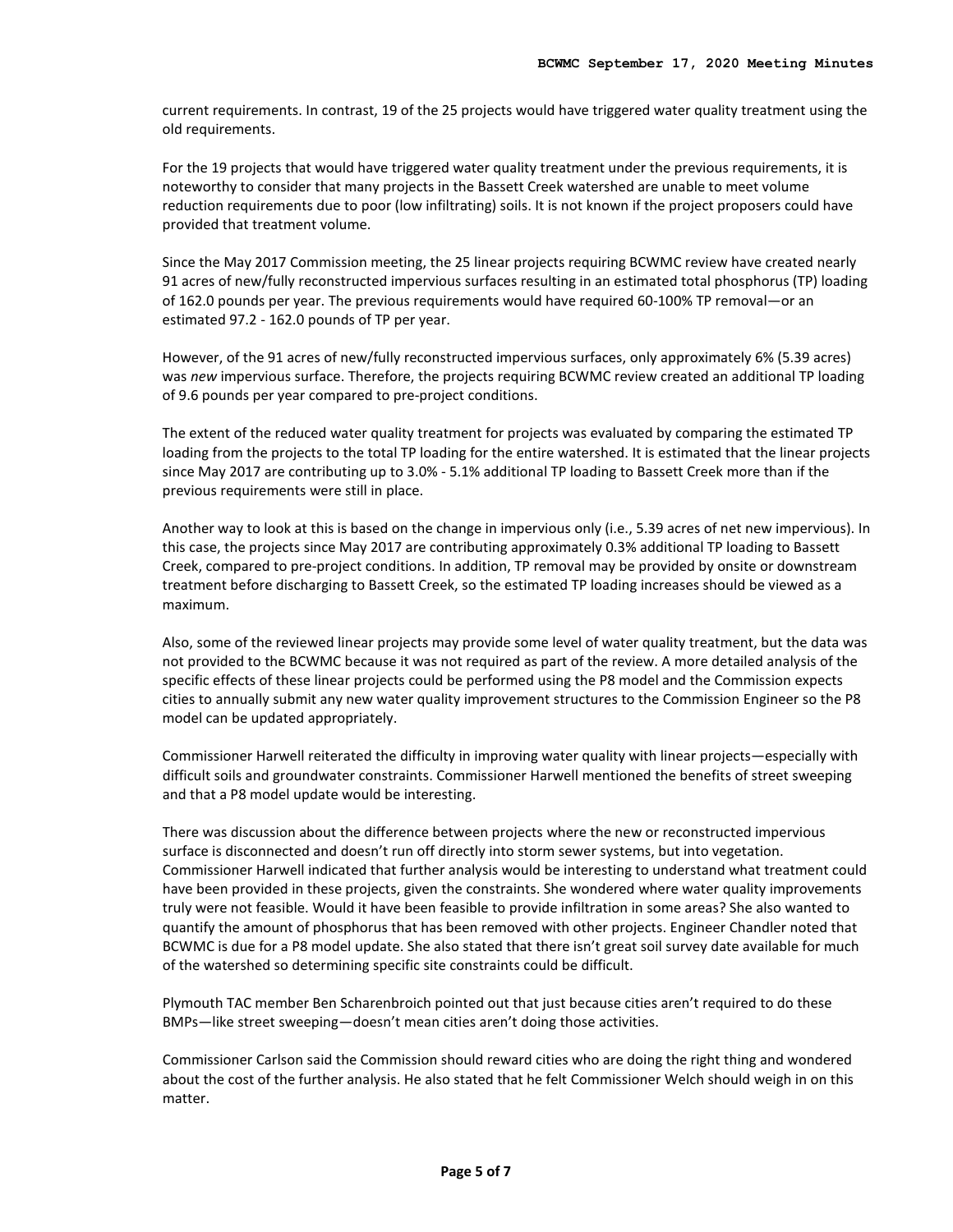Alternate Commissioner McDonald Black stated that she appreciated seeing the analysis and seeing what "we're leaving on the table."

**MOTION:** Commissioner Harwell moved to direct the Commission Engineer to take the analysis a step further to understand true impacts of projects where water quality improvements were feasible vs. projects where site constraints made water quality improvements infeasible. Alternate Commissioner Crough seconded the motion.

Commissioner de Lambert stated he would vote against this further analysis because it's not urgent, he would like Commissioner Welch involved in the discussion, and would like to get a cost estimate from Barr Engineering to do this further analysis.

Alternate Commissioner Sicora asked for clarification on the motion. He acknowledged this is a slippery slope and wanted to better understand what Commissioner Harwell was requesting Barr Engineering to do. He suggested a scope of work be developed first.

Engineer Chandler replied that further analysis is a significant effort because it will necessitate gathering much information from cities about each project. She estimated a full week's worth of effort by an engineer. Commission Engineer Phillips mentioned that doing a GIS desktop analysis looking at soils, space, high groundwater and other site constraints could be done in a day or two.

It was noted in the "chat section" of the online meeting platform by Engineer Phillips that he believes Shingle Creek WMO, Rice Creek WD, Riley Purgatory Bluff Creek WD, Nine Mile WD, Minnehaha Creek WD, and Elm Creek WMO all utilize the same or similar requirements to the current BCWMC requirement for linear projects.

Golden Valley TAC member, Eric Eckman, stated that the additional analysis requested through the motion is more complicated because it also needs to consider sanitary sewer, contaminated soils, and utilities. This is the reason BCWMC adopted the current standards. He noted the Commission Engineer won't easily be able to determine feasibility.

A \$2,000 limit was suggested to limit on the engineers' initial work to review site constraints and a cost estimate for even further analysis. Commissioner Harwell agreed that the level of effort should be defined.

**MOTION:** Commissioner Harwell moved to amend the motion on the floor to direct the Commission Engineer to spend up to \$2,000 to provide more detail on feasibility based on a desktop analysis of site constraints and to bring a cost estimate for further analysis to a future meeting. Alternate Commissioner Crough seconded the motion. Upon a rollcall vote, the motion carried 7-1, with the City of Minneapolis absent from the vote and the City of St. Louis Park voting against.

## **7. COMMUNICATIONS**

## **A. Administrator's Report**

- **i.** Commission engineers and the Administrator met with Minneapolis staff about the Bryn Mawr Meadows Park water quality improvement project. The project spans two different entities so the Administrator is proposing that the Commission Engineer design the entire project. Administrator Jester asked whether the Commission Engineer should develop a proposal for this work, or if there should be a discussion at a future Commission meeting first. Chair Prom indicated that an RFP for the work might be appropriate. Administrator Jester noted she would bring this item to a future meeting.
- ii. ERF grant for Lagoon Dredging Project is being prepared
- iii. A kick off meeting was held for the Medley Park feasibility study. The next step is to design the resident engagement process.

#### **B. Chair**

i. Chair Prom suggested moving to the Zoom platform for the next Commission meeting since there were so